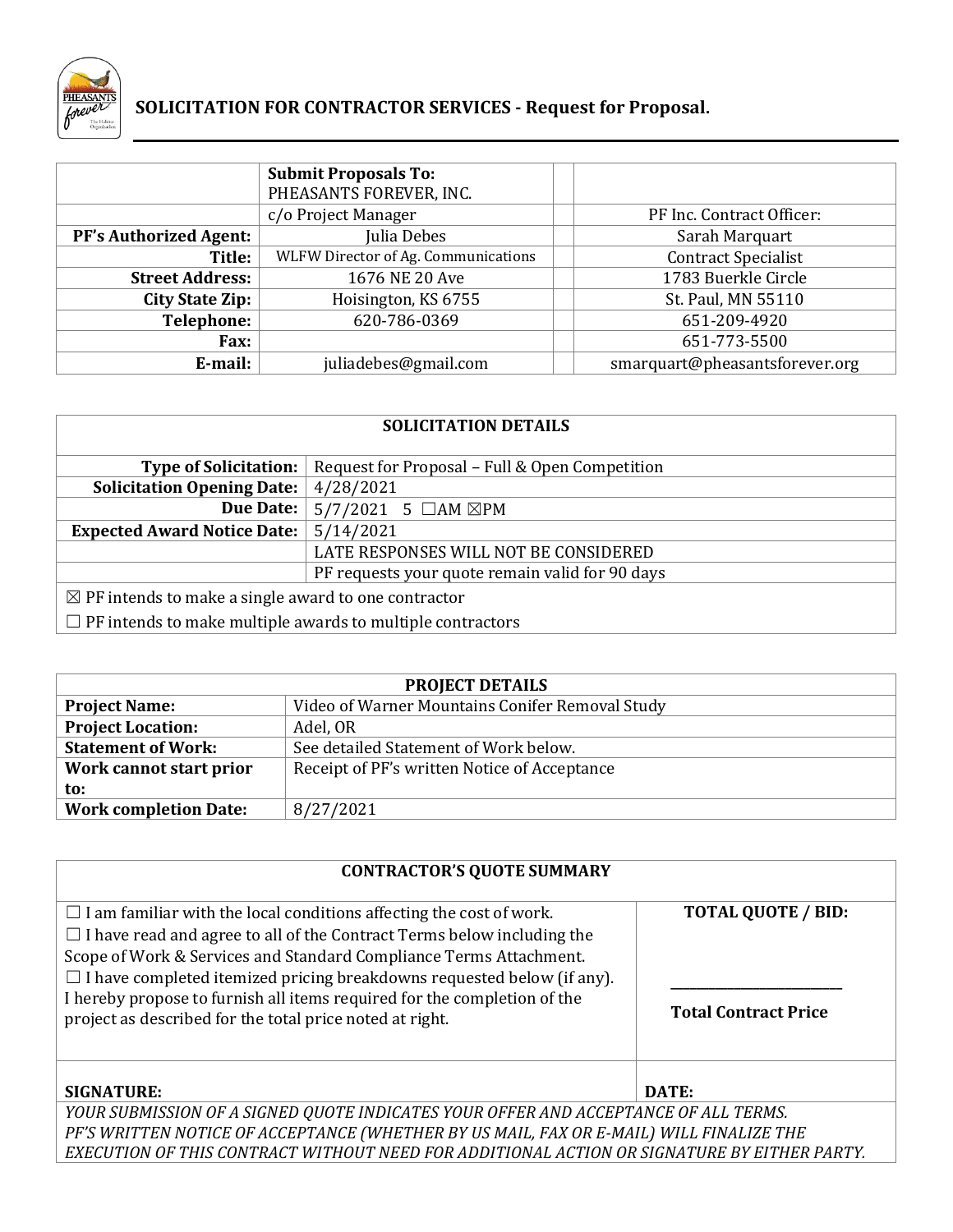| <b>SCOPE OF WORK &amp; SERVICES</b>                                                   |                                                                                                                                                                                                                                                                                                                                                                                                                                                                                                                                                                                                                                                                                                                                                                                                                                                                                                                                                                                                                        |  |
|---------------------------------------------------------------------------------------|------------------------------------------------------------------------------------------------------------------------------------------------------------------------------------------------------------------------------------------------------------------------------------------------------------------------------------------------------------------------------------------------------------------------------------------------------------------------------------------------------------------------------------------------------------------------------------------------------------------------------------------------------------------------------------------------------------------------------------------------------------------------------------------------------------------------------------------------------------------------------------------------------------------------------------------------------------------------------------------------------------------------|--|
| <b>Type of Services:</b>                                                              | Multi-media outreach package including 1) a photographic collection, 2) a media-ready<br>archive of b-roll footage, and 3) 5 minute video                                                                                                                                                                                                                                                                                                                                                                                                                                                                                                                                                                                                                                                                                                                                                                                                                                                                              |  |
| <b>Licenses</b><br>Required:                                                          | If any of the activities described in this Solicitation require specific licenses or<br>certifications, your application for the activity indicates you have the required certification<br>to perform the work. Please include copies of any licenses or certificates held to apply any of<br>the practices in this Scope of Work.                                                                                                                                                                                                                                                                                                                                                                                                                                                                                                                                                                                                                                                                                     |  |
| Plans, Maps, or<br><b>Documents</b><br><b>Incorporated into</b><br>this Solicitation: | The following are attached and incorporated into this Solicitation:<br>None                                                                                                                                                                                                                                                                                                                                                                                                                                                                                                                                                                                                                                                                                                                                                                                                                                                                                                                                            |  |
| <b>Reports</b><br>Required:                                                           | None                                                                                                                                                                                                                                                                                                                                                                                                                                                                                                                                                                                                                                                                                                                                                                                                                                                                                                                                                                                                                   |  |
| <b>Questions:</b>                                                                     | All inquiries and all correspondence concerning this solicitation should be submitted to<br>the Project Manager listed on the first page. Contractors should contact only the Project<br>Manager issuing the solicitation about any aspect prior to contract award.                                                                                                                                                                                                                                                                                                                                                                                                                                                                                                                                                                                                                                                                                                                                                    |  |
| <b>Site Inspection:</b>                                                               | $\boxtimes$ There are no site inspections for this project.<br>$\Box$ Contact the following person to schedule a site examination:<br>□Project Manager listed above, or<br>$\square$ Name:<br>Title:<br>Address:<br>Phone:<br>E-mail:<br>Fax:                                                                                                                                                                                                                                                                                                                                                                                                                                                                                                                                                                                                                                                                                                                                                                          |  |
| <b>Factors</b><br><b>Considered in</b><br>awarding the<br>contract(s):                | 1. Industry Experience<br>2. Qualifications<br>3. Past work or reputation<br>4. Price                                                                                                                                                                                                                                                                                                                                                                                                                                                                                                                                                                                                                                                                                                                                                                                                                                                                                                                                  |  |
| <b>Insurance</b><br><b>Requirements:</b>                                              | In addition to the applicable provisions under the Additional Contract Terms section<br>below, the following insurance requirements also apply:<br>1. Contractor will procure and maintain, until all of Contractor's obligations are<br>satisfied, insurance against claims for injury to persons or damage to property<br>which may arise from or in connection with the performance of the work<br>hereunder by the Contractor, Contractor's agents, representatives, employees or<br>subcontractors.<br>2. The insurance requirements herein are minimum requirements for this Contract<br>and in no way limit the indemnity covenants contained in this Contract. PF in no<br>way warrants that the minimum limits contained herein are sufficient to protect<br>Contractor from liabilities that might arise out of the performance of the work<br>under this Agreement by the Contractor, its agents, representatives, employees or<br>subcontractors, and Contractor is free to purchase additional insurance. |  |

 $\overline{1}$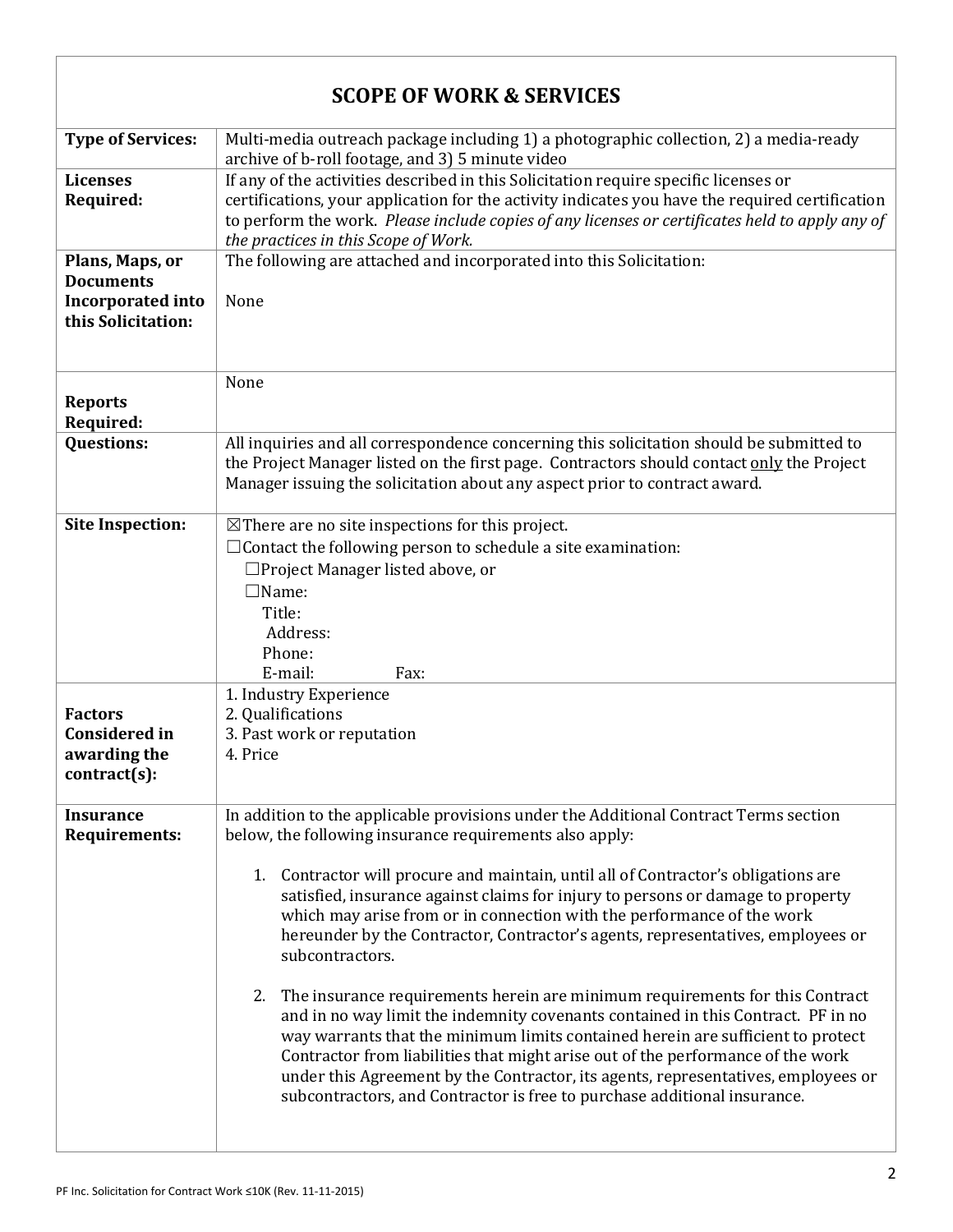|                     | 3. Contractor will provide:                                                                                                                                                                                                                                                                                                                                                                                      |
|---------------------|------------------------------------------------------------------------------------------------------------------------------------------------------------------------------------------------------------------------------------------------------------------------------------------------------------------------------------------------------------------------------------------------------------------|
|                     | <b>Field Service Contractors</b> conducting restoration or enhancement field<br>a.<br>work will provide:<br>i. Certificate of Insurance for Commercial General Liability Insurance<br>with minimum coverage as indicated below.                                                                                                                                                                                  |
|                     | ii. Additional Insured Endorsement with:<br>1. Reference to the policy number and the insured as they<br>appear on the certificate.<br>2. Reference to the additional covered party as "Pheasants"<br>Forever, Inc., its members, subsidiaries, directors & officers,<br>agents, and employees individually and collectively"                                                                                    |
|                     | iii. Certificate holder should be listed on certificate as:<br>PHEASANTS FOREVER, INC. 1783 Buerkle Circle, St. Paul, MN<br>55110                                                                                                                                                                                                                                                                                |
|                     | iv. The following Minimum Coverage levels are required for the<br>following types of work.<br>$\Box$ Restoration / Enhancement hand tools only<br>\$500,000 per occurrence / \$1,000,000 aggregate<br>$\Box$ Restoration / Enhancement - power tools or heavy equipment<br>\$1,000,000 per occurrence / \$2,000,000 aggregate<br>$\Box$ Prescribed Burning<br>\$1,000,000 per occurrence / \$2,000,000 aggregate |
|                     | 4. If Contractor receives a cancellation notice from an insurance carrier providing<br>coverage for activities in this agreement, Contractor agrees to notify PF within 5<br>business days by providing a copy of the cancellation document, unless<br>Contractor's policy(s) contain a provision stating that coverage will not be<br>cancelled without at least 30 days advance written notice to PF.          |
|                     | 5. Contractor will provide a certified copy of the insurance policy(s) at PF's request.                                                                                                                                                                                                                                                                                                                          |
|                     | The failure of PF to collect the certificate of insurance for the policies required will<br>6.<br>not constitute a waiver of the insurance requirements by PF.                                                                                                                                                                                                                                                   |
|                     | 7. Failure of Contractor to carry adequate insurance will not relieve Contractor of<br>their liability or duty to indemnify PF.                                                                                                                                                                                                                                                                                  |
|                     | <b>SCOPE OF WORK / TASKS</b>                                                                                                                                                                                                                                                                                                                                                                                     |
| the 5-minute video. | Working Lands for Wildlife (WLFW) is seeking a qualified vendor to create a multi-media outreach<br>package including 1) a photographic collection, 2) a media-ready archive of b-roll footage, and 3)<br>sufficient footage from interviews, landscape videography, etc. to create a 5-minute video on a<br>long-term conifer removal study near Adel, OR. Package would include production and editing of      |

The target audience is conservation practitioners, implementers, and decision-makers – which entails the people working at the field level as well as those with the authority to allocate staff time,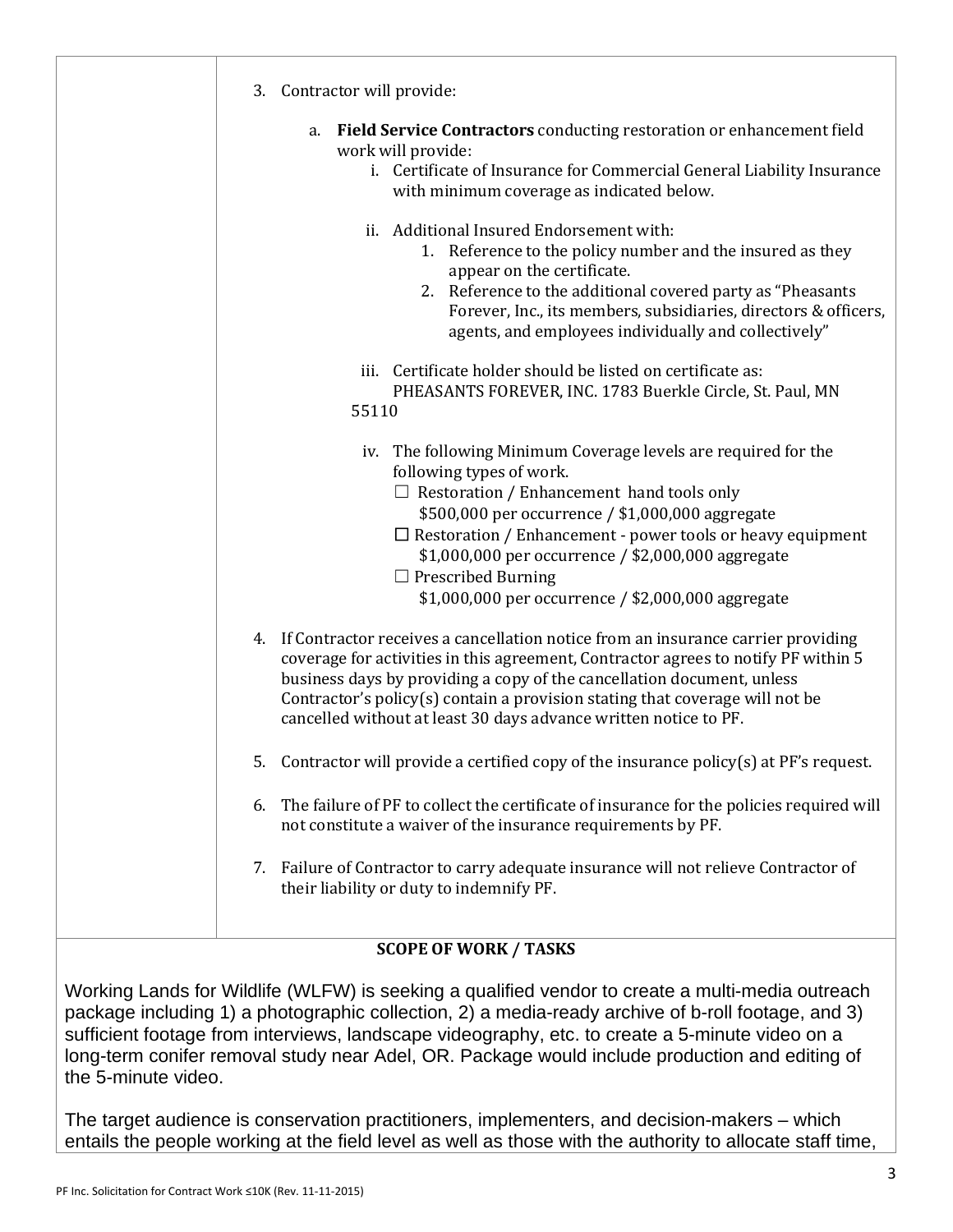funding, and approve management decisions within state and federal agencies, NGOs and private industries. These people have some degree of conservation knowledge, and many work for conservation entities. The videos produced will also reach landowners and sectors of the general public as a secondary audience.

Working Lands for Wildlife (WLFW) is the USDA Natural Resources Conservation Service's (NRCS) premier approach for conserving America's working lands to benefit people, wildlife and rural communities. WLFW uses win-win solutions to target voluntary, incentive-based conservation that improves agricultural productivity and wildlife habitat on working lands. Learn more at https://wlfw.rangelands.app/.

Deliverables:

1. Photography package: The vendor will provide professional-grade photographic images of a minimum of 25 .jpeg images. WLFW will own unlimited, exclusive rights to all images.

2. B-roll video archive: The vendor will provide b-roll footage on subjects to create interesting and educational stories on conifer removal, sage grouse conservation, ranchers and ranching, and other conservation practices.

3. Video footage sufficient for developing a 5-minute video: The vendor will need to conduct on-site interviews and shoot footage of habitat restoration work, cattle ranching, etc sufficient to tell a full and compelling story about WLFW's work with landowners to conserve habitat for sage grouse. The video design and features we are seeking could include, but are not limited to, interviews, science explanations, project/partnerships success stories, demonstrations, etc. This could include voiceover narration, closed captioning, subtitling, animation, etc.

Process of Working with WLFW:

1. After Bid Acceptance: The contractor will meet with WLFW staff to develop an outline for video content and then work closely with WLFW to produce, edit and format the final video. The contractor will have access to existing visual resources, but will need to collect new footage including interviews, landscape scenery, conservation project activity, and other imagery.

2. Filming Logistics: Vendor bid should include all expenses to complete the above deliverables. Filming will take place in Adel, Oregon and surrounding locations. (For vendors coming from a distance: vendor would fly into a nearby airport and rent a vehicle for travel. We anticipate 3 full days of filming.)

Filming locations are accessible by road, and a WLFW staff member will be on site as liaison with all interviewees and landowners. WLFW will provide a story script and list or suggested questions for interviewees. It will be up to the filmmaker to capture the dialogue we need from the questions asked.

3. Timetable: Filming will take place in early June 2021. We would like to receive photographs by July 15, 2021 and complete the final video (including b-roll footage) by Aug. 27, 2021.

## Preferred Qualifications:

- Demonstrated skill in video production and design with samples relevant to this work.

- Familiarity with producing videos for wildlife or land conservation organizations preferably in the Western U.S. and access to existing footage of scenes and wildlife from the sagebrush ecosystem.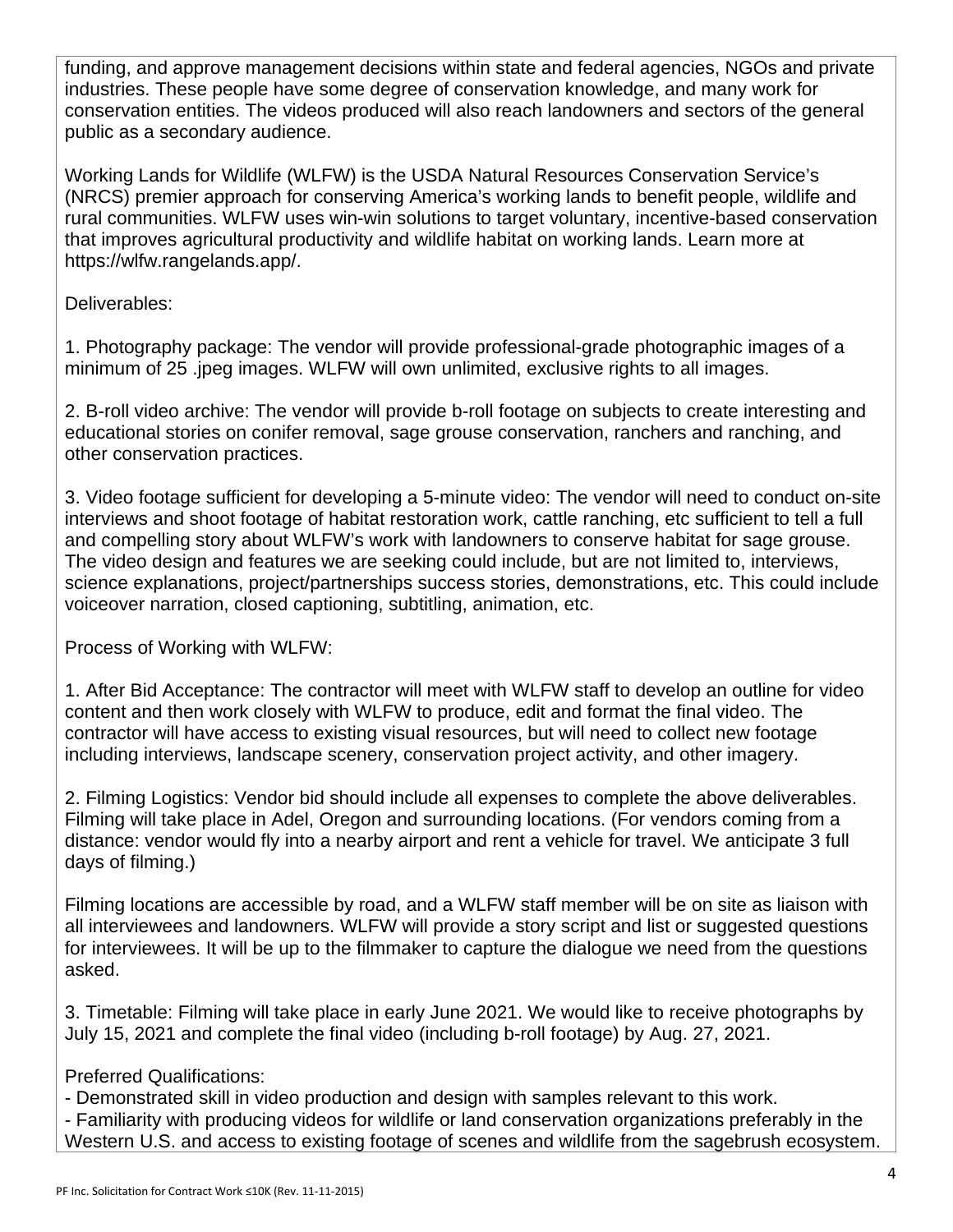- Capacity to produce videos within a given time frame and within a targeted budget.
- Demonstrated skill in developing videos for social media and mobile-friendly websites.
- Drone videography and experience is a bonus.

Submitting a proposal:

Please submit a lump-sum bid, brief description of your creative and technical approach to the project, and experience producing comparable films to Julia Debes, WLFW director of agricultural communications, at juliadebes@gmail.com. Bids are due by May 7, 2021. Please include the following:

- At least three samples of relevant videos that illustrate your abilities (please provide web links);

- A brief summary of your equipment and resources including:

What camera(s) are you shooting on?

Do you do drone videography?

- Do you have a catalogue of existing, relevant footage?
- How are you exporting video content?

- Describe your process for working through a video production project (including editing platform); - Your contractor or firm's hourly or project rate, especially if it varies by service (e.g. videographer, editor, place-based filming, etc.) and brief summary of personnel to be assigned to this contract/project as well as their qualifications and relevant experiences.

- The budget must encompass all costs, including travel and supplies.

Note: The successful Contractor(s) will be required to submit the documents outlined in paragraph 5. Preliminary Requirements below within 30 days of contract award.

*Attach Additional Sheets if Necessary (List all attachments above along with any Plans, Maps or additional Documents)*

## **PROPOSAL REQUIREMENTS**

## **A. Submission Procedures**

- 1. Proposals may be submitted by mail or by e-mail.
- 2. Addressed to the Project Manager specified above.
- 3. Proposal must include all required forms and narrative sections described in this RFP. Incomplete applications will not be considered.
- 4. Include copies of any licenses or certificates held to apply any of the practices in this Scope of Work.
- 5. Do not include letters of support, endorsement, industry awards or recommendations.

## **B. Submission Format**

- 1. Contractors shall submit proposals in response to this solicitation in English.
- 2. Please submit the following:
- 3. COMPLETED QUOTE SUMMARY (Page 1 Above)
- 4. COVER PAGE: Contractor should submit a cover page showing:
	- **i.** The Project Name & date submitted;
	- **ii.** Contractor's name, address, telephone, fax numbers, etc.
	- **iii.** Type of organization.
		- [] Sole proprietorship;
		- [] Partnership;
		- [] Corporate entity (not tax-exempt);
		- [] Corporate entity (tax-exempt);
		- [] Government entity (Federal, State, or local);
			- [ ] Other\_\_\_\_\_\_\_\_\_\_\_\_\_\_\_\_\_\_;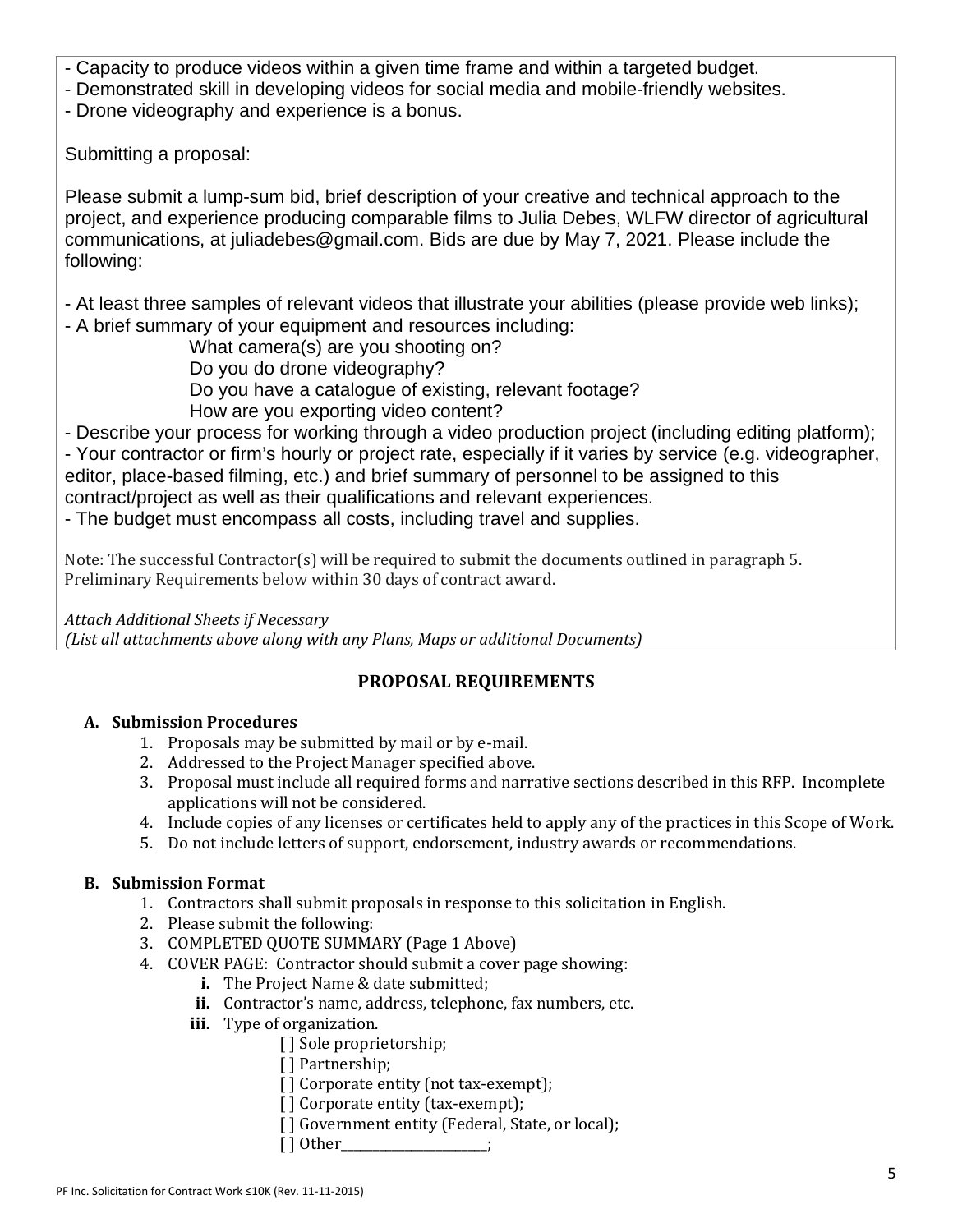- **iv.** Contact information Names, titles, telephone, fax number and email of the person(s) authorized to act on the Contractor's behalf in connection with this solicitation.
- 
- 5. ANY OTHER DOCUMENTS AS REQUESTED IN SCOPE OF WORK & SERVICES

## **CONTRACT TERMS**

### **1. Confidentiality.**

During the period of performance Contractor may have access to private or confidential information owned or controlled by PF. This information may include records, processes and specifications owned / licensed or used by PF in connection with the operation of its business including, without limitation, processes, procedures, policies, methods, lists (of members, donors, chapters, customers, etc.) (collectively "PF Information"). Contractor and its agents and employees will:

- a. Use a reasonable degree of care to keep confidential all PF Information (using no less than the same degree of care which the Contractor uses to protect its own proprietary and confidential information); and,
- b. Obtain PF's prior written approval before copying, publishing or disclosing any PF Information to others, and will not authorize anyone else to copy, publish or disclose it to others, without PF's prior written approval; and,
- c. Apply this standard to any marketing materials, press releases or disclosures to other media outlets; and,
- d. Only make use of PF Information for the purpose of performing Contractor's obligations under this Agreement; and,
- e. Agree to return any PF Information to PF whenever requested.
- **2. No Minimum Quantity.** An award under this solicitation in no way obligates Pheasants Forever, Inc. to purchase any minimum quantity. Where job sheets or task orders are used, each job sheet / task order will stand on its own insofar as it obligates Pheasants Forever, Inc.

### **3. Evaluation & Selection.**

- a. Pheasants Forever, Inc. will select a Contractor whose offer is most advantageous to Pheasants Forever, Inc., determined at its sole discretion.
- b. PF reserves the right to reject any and all offers for any reason whatsoever in PF's sole discretion; to waive immaterial project requirements; and to pursue purchasing in a manner that is in the best interests of PF.
- c. PF intends to evaluate quotes and award the contract(s) without discussions with Contractors (except for clarification purposes). Therefore, the Contractor's initial quote should contain the Contractor's best terms from a cost / price and technical standpoint.
- d. Unsuccessful vendors under this opportunity may submit a written request for information as to the winning bid and successful vendor. Information provided will pertain only to this opportunity.

## **4. Payments.**

Invoices and any supporting documentation should be submitted to the Project Manager. Payment will be made to Contractor only after receipt of an approved, itemized invoice and any other documentation required under the Scope of Work and Services (i.e.: seed mix information, etc.).

- a. Eligibility. Eligible expenses include those allowable expenses, incurred during the performance period, which are consistent with the Scope of Work and Services.
- b. Frequency. Payment will be processed no more frequently than monthly. Invoices are due within thirty (30) days of work completion and invoices for any work completed prior to June 30 must be submitted by July 15. Failure to submit invoices by these timelines may result in nonpayment. Contractor should submit all invoices to the Project Manager. Once PF Inc. receives an approved invoice from the Project Manager, payments will generally issue within 45 days.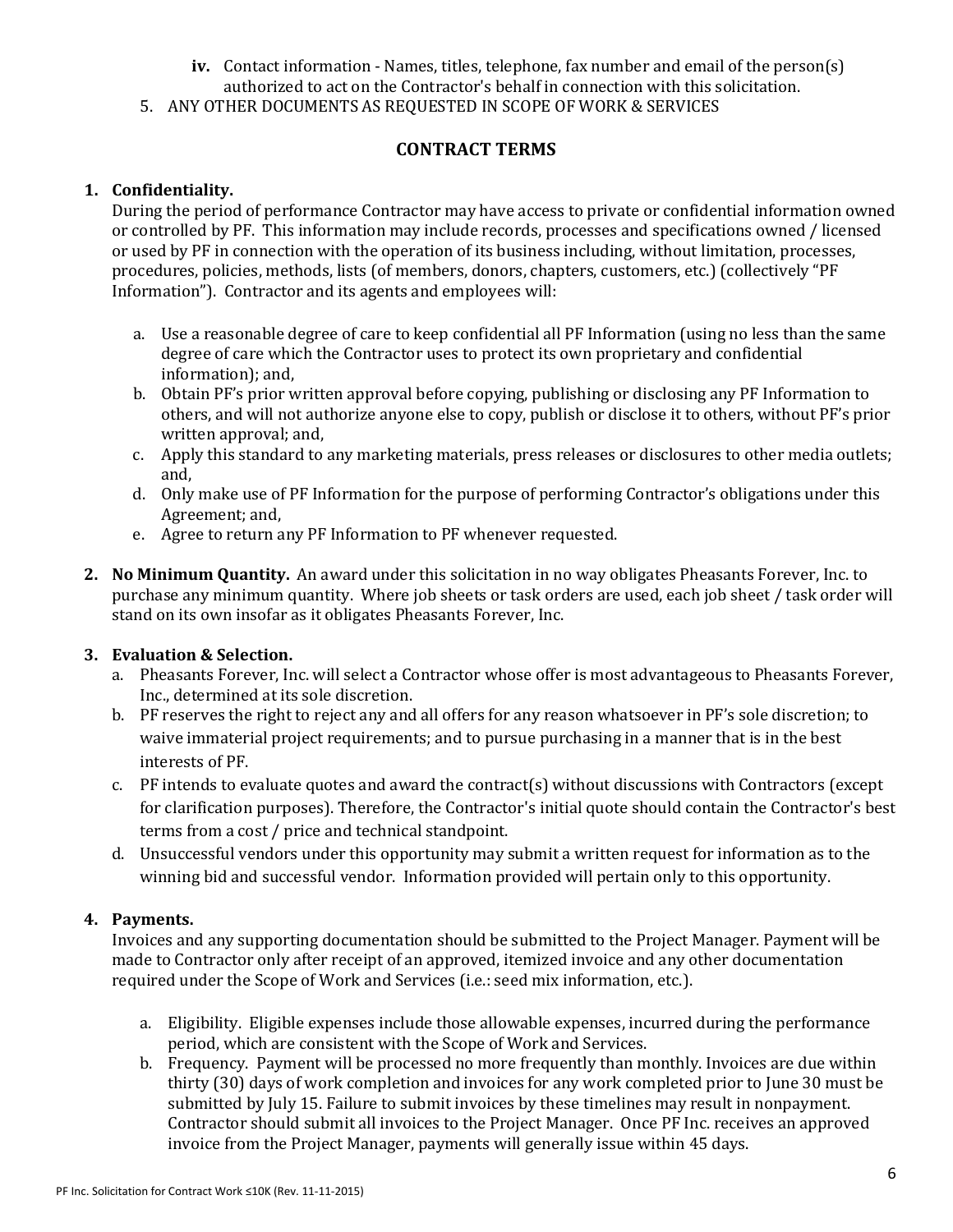- c. Documentation. Invoices must be itemized and include a brief description of services provided including the number of acres and the type of treatment, if any.
- **5. Preliminary Requirements.** Successful Contractor will submit the following to PF within 30 days of receipt of the award notice letter:
	- i. DUNS Number,
	- ii. SAM Registry,
	- iii. Completed and signed Form W9,
	- iv. Audited financial statements & Single Audit audit report (nonprofit organizations only).

*Please note that payments cannot issue until this documentation is provided.*

#### **6. Standard Compliance Terms Attachment.**

The Parties agree that compliance with the Standard Compliance Terms attachment are incorporated by reference as part of this agreement, is binding on the parties. The contract will become null and void if a) Contractor is unable to comply with or show proof of compliance with the Standard Terms after the execution of the Agreement; or b) if Contractor becomes non-compliant during the period of performance and is unable to cure within a reasonable time.

Note: *If attachment is missing contact the contract officer or project manager listed above.*

#### **7. Performance of Work & Services.**

- a. Both parties agree that Contractor has full control over the manner and means through which services will be performed, subject to meeting the standards required by PF and any agency partners, as defined in the attached Scope of Work and Services.
- b. Contractor warrants that no other agreement is violated by performing these services.
- c. Contractor agrees that work not meeting the standards required by PF will be corrected.
- d. Contractor warrants that no laws will be violated in performing any services.
- e. Contractor guarantees that s/he is competent to carry out the services which s/he has undertaken in this contract. Any material misrepresentation shall lead to immediate termination of this agreement.

#### **8. Independent Contractor.**

This Agreement shall not render the Contractor an employee, partner, agent of, or joint venturer with PF or the affiliated agency(s) for any purpose. The Contractor is and will remain an independent contractor in relationship to PF or the affiliated agency(s). PF will not be responsible for withholding taxes with respect to the Contractor's compensation hereunder. The Contractor will have no claim against PF or the affiliated agency(s) hereunder or otherwise for vacation pay, sick leave, retirement benefits, social security, worker's compensation, health or disability benefits, unemployment insurance benefits, or employee benefits of any kind.

- a. Insurance. Contractor will carry any required liability insurance relative to any work or service performed for PF and will not be eligible for claims on PF's insurance policies.
- b. Tools & Equipment. The Contractor shall supply all equipment or tools or instruments needed to perform the services under this agreement except as occasionally required.
- c. Non-exclusivity. The Contractor's relationship to PF is non-exclusive and Contractor is free to engage in other work for other entities.
- d. Assistants. If the Contractor employs assistants to perform the services described above, all provisions in this Agreement including but not limited to indemnification shall be binding upon all assistants of the Contractor. Any payments to assistants of the Contractor to perform the services under this agreement must be paid by the Contractor. PF agrees that all directives or instructions to assistants will be communicated through the Contractor.
- e. No Agency. Contractor (including its officers, directors, employees and volunteers, if any) shall not hold itself out as agent, representative or employee of PF under any circumstance.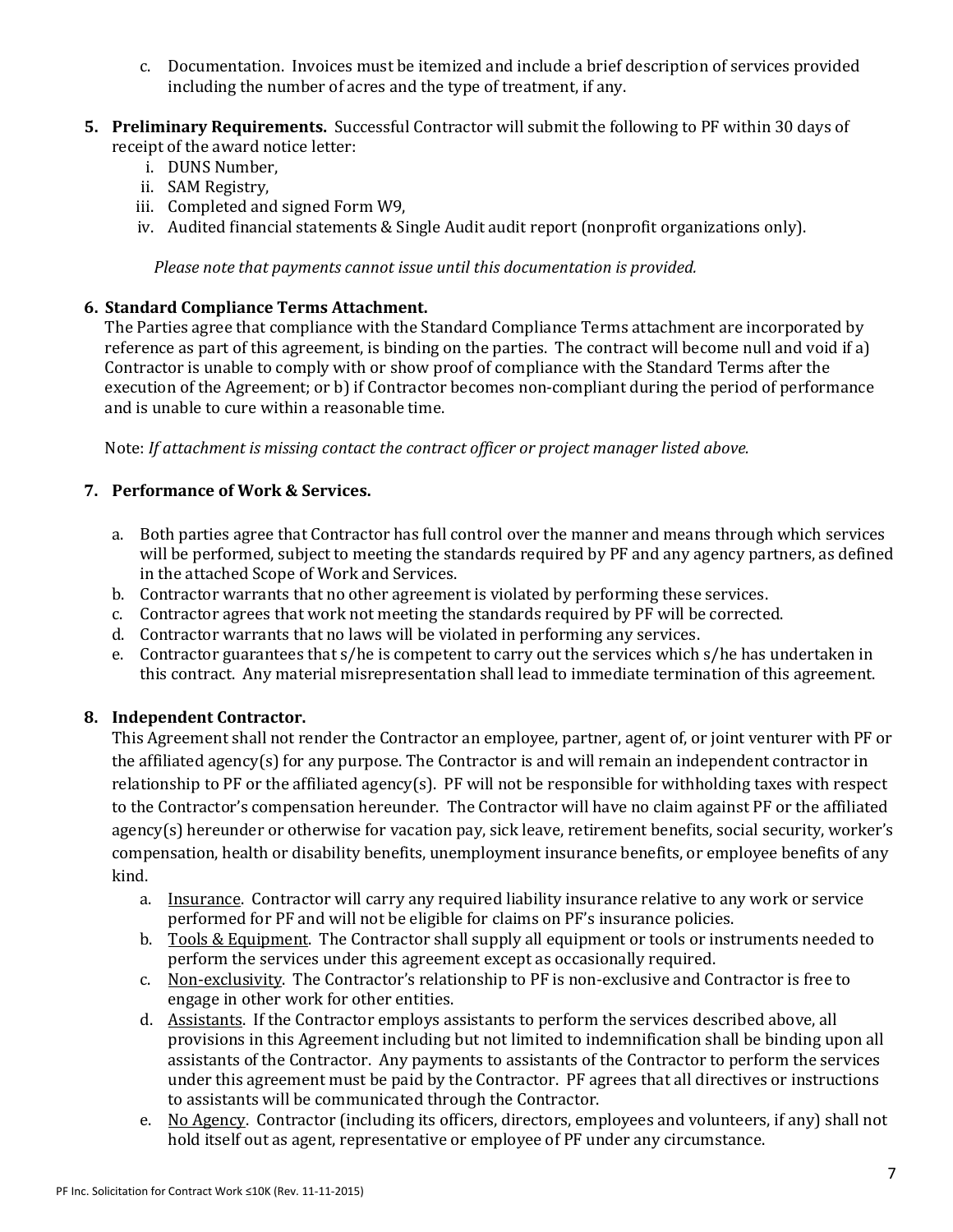- **9. Copyrights & Intellectual Property.** The parties expressly agree that any work commissioned by PF which creates tangible or intangible property as a result of this Agreement is a work made for hire and that all copyrights vest in PF. The parties expressly agree that all ideas, know-how, data (including study results), and other intellectual property generated by PF or commissioned by PF through this Agreement will be the sole and exclusive property of PF. Inventorship will be determined in accordance with U.S. Patent laws.
- **10. Indemnification.** Contractor shall indemnify, defend and hold harmless PF (including its officers, directors, employees and volunteers) against any demands, claims, damages to persons or property, losses and liabilities including reasonable attorneys' fees (collectively "Claims") arising out of or caused by Contractor's (including its officers, directors, employees and volunteers acting on its behalf) acts or omissions in the execution, performance or failure to adequately perform Contractor's obligations under this Agreement. Contractor shall not have waived or be deemed to have waived, by reason of this paragraph, any defense which it may have with respect to such Claims.
- **11. Liability.** To the extent provided by law, each Party shall be liable for its own acts (including the acts of its officers, directors, employees and volunteers – if any – acting on behalf of the Party). In the event of any Claims arising out of the negligence of both the Contractor and PF, each party shall be responsible (including reasonable attorney's fees and costs) based upon its proportionate share of negligence.

#### **STANDARD COMPLIANCE TERMS ATTACHMENT**

### **I. ACCOUNTS, AUDITS AND RECORDS**

- **(a)** Records Maintenance. Partner/Contractor agrees to maintain books, records, documents and other evidence pertaining to all costs and expenses incurred and revenues acquired under this Agreement to the extent and such detail as will properly reflect all costs and expenses for which reimbursement is claimed. These records will be maintained for a minimum period of three years after the final report is submitted.
- **(b)** Inspection. The books and accounts, documents, files and other records of Partner/Contractor directly pertaining to this Agreement, will at all times be available for examination, excerpt, transcription or audit by PF and/or the United States Government and its authorized representatives to determine the proper application and use of all funds paid to Partner/Contractor.
- **(c)** Disallowance. Partner/Contractor shall be responsible for reimbursing PF or the U.S. Government for a sum of money equivalent to the amount of any expenditure that may be disallowed related to the work or service Partner/Contractor has performed.
- **(d)** Administrative Requirements. The administration requirements cited in OMB Circulars and Federal Acquisition Regulations, as applicable, are incorporated by reference herein.

### **II. REQUIRED ASSURANCES & CERTIFICATIONS**

If the firm is unable to comply with or show proof of compliance with the following provisions within 30 days of the award and throughout the duration of the award, then the contract with Partner/Contractor will become null and void. Partner/Contractor may cure within a reasonable time by demonstrating compliance.

- **(a)** Debarment and Suspension. Partner/Contractor certifies to the best of its knowledge and belief that it is not presently debarred, suspended, or proposed for department or declared ineligible for participation in Federal grants or contracts, in accordance with OMB guidelines. The Partner/Contractor also agrees to include the above requirements in any and all subcontracts into which it enters. The Partner/Contractor shall immediately notify the Contracting Officer if, during the term of this contract, Partner/Contractor becomes debarred. Pheasants Forever, Inc. may immediately terminate this contract by providing Partner/Contractor written notice if Partner/Contractor becomes debarred during the term of this contract.
- **(b)** Certification of Drug-Free Workplace. Partner/Contractor certifies that it has implemented appropriate policy in accordance with the Drug-Free Workplace Act of 1988.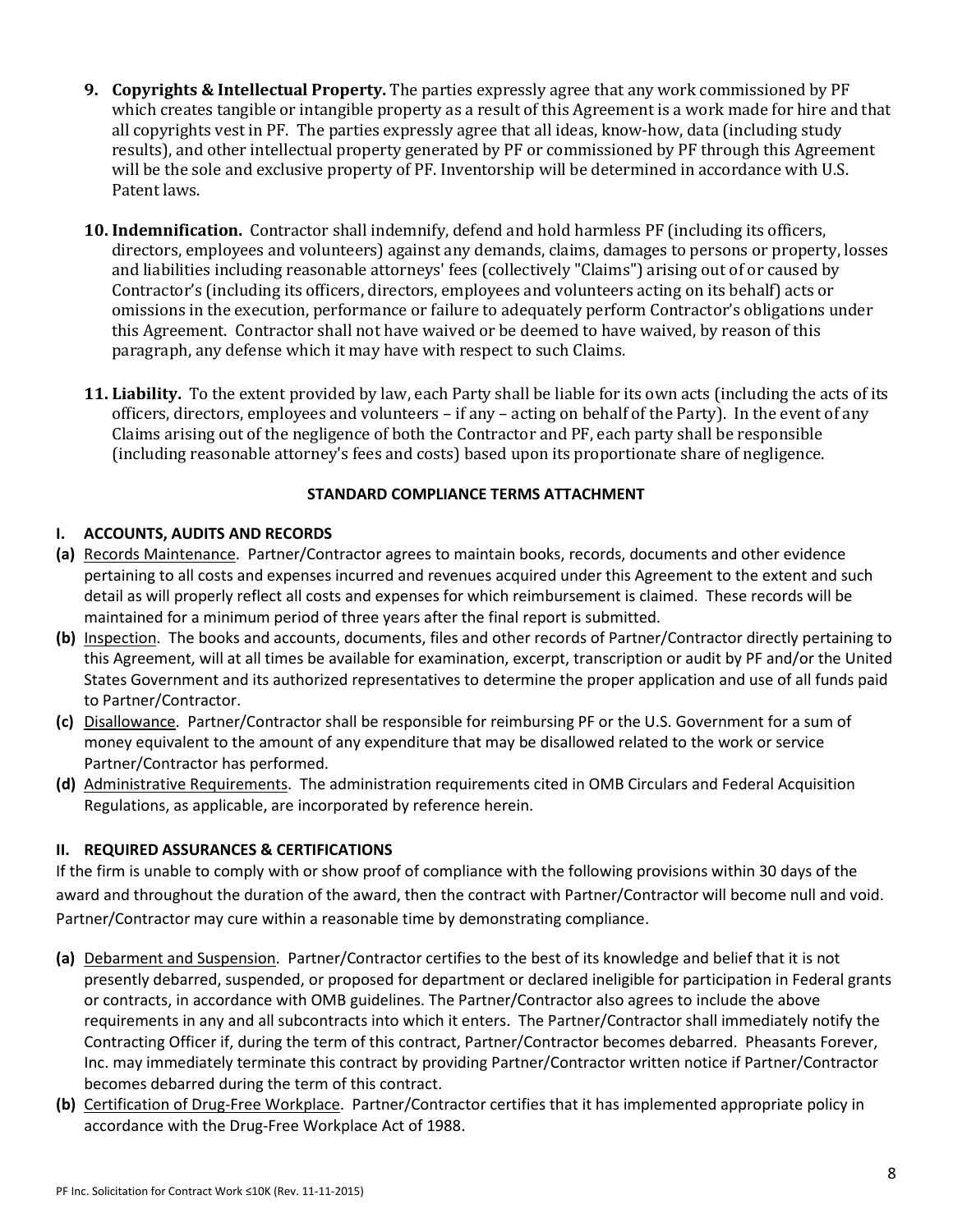- **(c)** Certification of Equal Employment Opportunity. Partner/Contractor certifies that it has implemented appropriate policy in accordance with State and Federal equal opportunity employment laws.
- **(d)** Copeland "Anti-Kickback" Act. For contracts in excess of \$2000 for construction or repair of public work, Partner/Contractor certifies compliance with the Copeland Act.
- **(e)** Certification Regarding Lobbying. Partner/Contractor certifies to the best of its knowledge and belief that no federal funds have been paid or will be paid, by or on behalf of Partner/Contractor, to any person for influencing or attempting to influence a federal officer or employee of any agency in connection with the awarding of any Federal Award.
- **(f)** Clean Air Act and Water Pollution Control Act If the contract exceeds \$100,000, then Partner/Contractor agrees to comply with all applicable standards, orders and regulations issued pursuant to the Clean Air Act (42 U.S.C. 7401 et seq.) and the Federal Water Pollution Control Act as amended (33 U.S.C. 1251 et seq.).
- **(g)** E-VERIFY. Partner/Contractor hereby certifies that it has used E-VERIFY to verify the employment eligibility of **all** employees working for Partner/Contractor. Individuals who are self-employed are exempt from E-Verify but must comply with related State statutes or regulations. Partner/Contractor understands and agrees that lawful presence in the United States is required by State and Federal law for employment under this Agreement and the Partner/Contractor may be disqualified or the contract terminated if lawful presence cannot be verified.
- **(h)** Employee Whistleblower Protection. Contractor agrees to comply with the United States Code (U.S.C.) 4712, Enhancement of Recipient and Subrecipient Employee Whistleblower Protection:
	- **i.** This contract, related subawards, and related contracts over the simplified acquisition threshold and all employees working on this award, related subawards, and related contracts over the simplified acquisition threshold are subject to the whistleblower rights and remedies established at 41 U.S.C. 4712.
	- **ii.** Recipients, their subrecipients, and their contractors awarded contracts over the simplified acquisition threshold related to this award, shall inform their employees in writing, in the predominant language of the workforce, of the employee whistleblower rights and protections under 41 U.S.C. 4712.
	- **iii.** The Contractor shall insert this clause, including this paragraph iii, in all subawards and contracts over the simplified acquisition threshold related to this award.
- **(i)** FFATA Compliance. Partner/Contractor agrees to comply with all FFATA requirements and to provide any information needed by PF to comply with reporting requirements under FFATA within 15 days of the contract award.
	- **i.** Partner/Contractor hereby agrees to provide a written statement to Pheasants Forever showing the total compensation of its top five executives within 15 days of the contract award; **OR**,
	- **ii.** Partner/Contractor hereby certifies that executive compensation information is already available through reporting to the SEC; **OR**
	- **iii.** Partner/Contractor hereby certifies that it receives *less than 80%* of its annual gross revenues from the Federal government *and* those revenues are *less than* \$25 million annually.
- **(j)** 2 CFR part 215.48 and Appendix A. As applicable, Partner/Contractor will comply with all other applicable terms required by 2 CFR part 215.48 and Appendix A, but not otherwise specified herein.
- **III. TRADEMARK.** The Pheasants Forever Inc. name, Quail Forever name, and all logos and websites are the exclusive property of Pheasants Forever, Inc. Contractors may not use Pheasants Forever or Quail Forever trademarks or materials without the express written permission of Pheasants Forever, Inc.

## **IV. OTHER TERMS**

- **(a)** Entirety & Amendment. This document contains the complete agreement between the parties and supersedes any prior oral or written agreements or warranties between the Parties. No other agreement, amendment, representation or understanding will be binding on the parties unless made in writing by mutual consent of both parties.
- **(b)** Default. Partner/Contractor's failure to comply with the terms and provisions of the Agreement will constitute a default. Upon default, Partner/Contractor will have a reasonable time to cure the default. PF will have the right to seek administrative, contractual or legal remedies. Also, PF will be entitled to recover all costs, expenses, and reasonable attorney's fees in obtaining specific performance or any other remedies as allowed by law. The election of one remedy will not constitute a waiver of any other available remedies.